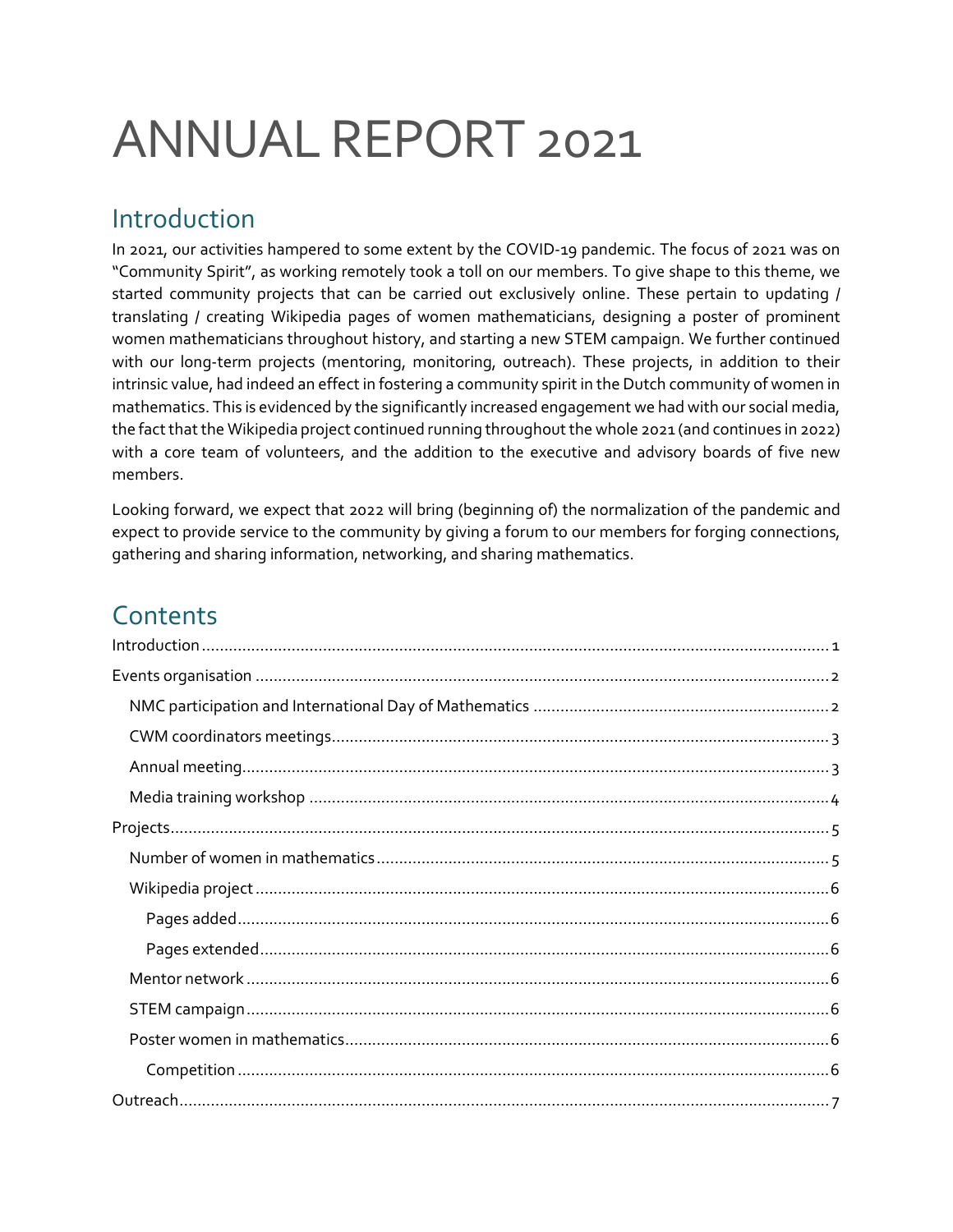# <span id="page-1-0"></span>Events organisation

# <span id="page-1-1"></span>NMC participation and International Day of Mathematics

EWM-NL participated in the National Mathematics Congress 2021 during the "What's cooking?" event on 22 February 2021. The event presented developments from the PWN direction, the Research Committee, and EWM-NL. EWM-NL was represented by its president, Maria Vlasiou, who presented the activities of the association in 2020 and the plans for 2021.

Further, EWM-NL collaborated with NMC to host an event for the International Day of Mathematics. UNESCO has declared 14 March, also known as **π** Day, as the International Day of Mathematics. In the second edition of the International Day of Mathematics on March 14, 2021, we celebrated Mathematics for a Better World. The event, organised by EWM-NL, took place online in the afternoon of March 15th. Several captivating talks were given by fellow mathematicians from different fields of research. Also the new website [www.mathness.nl](http://www.mathness.nl/) was presented by Platform Wiskunde Nederland. From March 14th [www.mathness.nl/pi-dag](http://www.mathness.nl/pi-dag) showed what applications **π** plays a role in.

**Organisers**: EWM-NL, Olfa Jaïbi (Leiden University), and Francesca Arici (Leiden University) **Programme**:

| $15:00 - 15:10$ | Opening                                                                               |
|-----------------|---------------------------------------------------------------------------------------|
| $15:10 - 15:40$ | Aida Abiad (TU/e, UGent, VUB), What does the spectrum reveal about a graph?           |
| $15:40 - 16:10$ | Pieter Kleer (MPI-Inf), Generation of random graphs with given degrees                |
| $16:10 - 16:20$ | Online coffee break                                                                   |
| $16:20 - 16:30$ | Presentation by Wil Schilders (PWN)                                                   |
| $16:30 - 17:00$ | Katerina Stankova (MU), Games of life and death                                       |
| $17:00 - 17:30$ | Diletta Martinelli (UvA), Some thoughts about my mathematics experiences in<br>Africa |
| 17:30           | Closing                                                                               |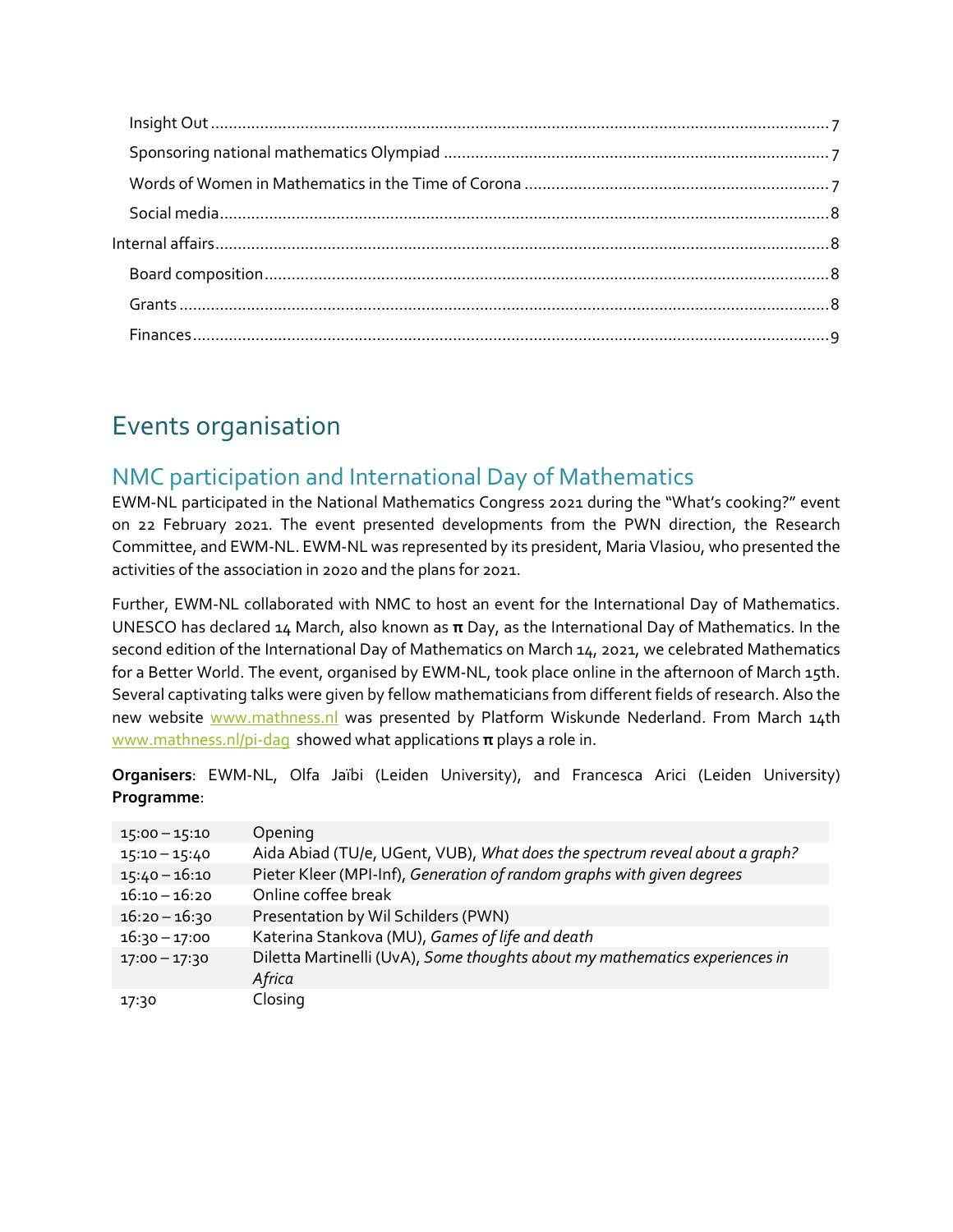# <span id="page-2-0"></span>CWM coordinators meetings

Maria Vlasiou, also on behalf of EWM-NL and as the representative of CWM in The Netherlands, coorganised two events for the European Women in Mathematics and for the Committee of Women in Mathematics of the International Mathematical Union.

On **16 March 2021**, CWM and EWM organised a meeting, open to the public, on the Gender Gap in Science Project. In the meeting, Colette Guillopé [1], Helena Mihaljević [2], Marie-Françoise Roy [3], and Susan White [4] presented various chapters from the final report of the project.

The Gender Gap in Science Project is a multidisciplinary project in which eleven organisations contributed to the analysis of the gender gap in science from three complementary perspectives:

- The Global Survey of Scientists addresses issues related to the absence of role models, feelings of exclusion, harassment, low participation, and retention rates.
- The Study of Publication Patterns provides insights on the proportion of women as research authors or the presence of women publishing in top scientific journals.
- The Database of Good Practices introduces a conceptual framework to analyse good practices, in order to provide evidence of effectiveness and impact.

Further information about the project can be found at [https://gender-gap-in-science.org/.](https://gender-gap-in-science.org/)

On 23 March 2021, the second meeting, open only to CWM ambassadors in Europe and EWM national coordinators, took place. It had six short presentations of initiatives for reducing the gender gap in mathematics in six European countries and was followed by a general discussion. The presentations were from Norway, Romania, Greece, Ireland, Turkey, and the UK.

--

[1] French Association Women & Science, Honour President

[2] Hochschule für Technik und Wirtschaft (HTW) Berlin, University of Applied Science, Berlin, Germany

[3] Chair of the International Mathematical Union Committee for Women in Mathematics

[4] Interim Director, Statistical Research Center, American Institute of Physics, College Park, MD, US

#### **Organising committee:**

Colette Guillopé, Université Paris-Est Créteil Kaie Kubjas, Aalto University Houry Melkonian, University of Exeter Elena Resmerita, Alpen-Adria Universität Klagenfurt Marie-Françoise Roy, Université de Rennes 1 Galina Rusu, Moldova State University Elisabetta Strickland, Università degli Studi di Roma "Tor Vergata" Maria Vlasiou, University of Twente and Eindhoven University of Technology

# <span id="page-2-1"></span>Annual meeting

The Annual Meeting took place on November 12, 2021, at Utrecht University. The theme of this year's meeting was "The Importance of Networking". Our main goal was to discuss best practices and benefits of networking and to provide a networking opportunity to our participants. It was a successful and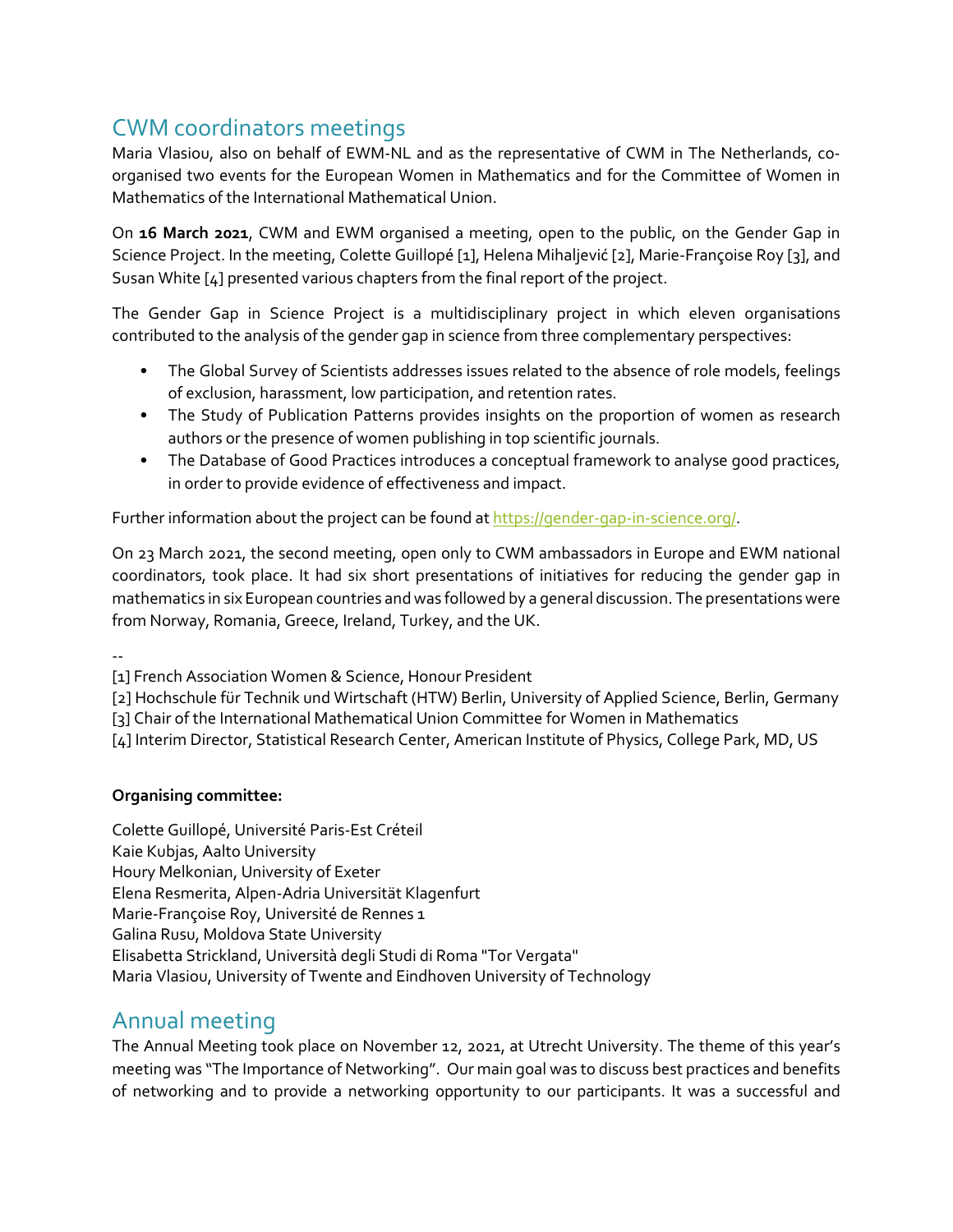productive afternoon. We organized the event in hybrid form and had 40 participants registered for inperson participation, and 23 for online participation.

The program for the event started with two lectures by the invited speakers, who shared their experience in leading active and successful university and national level networks connecting female mathematicians.

The first speaker of the day was Vanessa Magnanimo, the chair of Female Faculty Network Twente. In her presentation, Magnanimo talked about the story of creation and development of the Female Faculty Network at University of Twente. Using the example of this organization, she showed how such faculty networks can foster positive change in the university policy, promote equity and gender balance, and help create nurturing and welcoming atmosphere for all students and faculty members. Magnanimo also talked about changes in recruitment and promotion policy that are necessary to achieve these goals.

The second plenary speaker was Eugenie Hunsicker, the chair of the London Mathematical Society's Committee for Women and Diversity in Mathematics. Hunsicker shared her own experience in creating professional networks and her path into diversity work. She talked about different goals networking can have, such as research, support and action, and different approached one can take, depending on the goal. She also gave an overview of various networks, organizations, and projects aiming to promote diversity and equity, and support female mathematicians, focusing on how they can help one in achieving their networking goals.

The second half of the event started with an overview of EWM-NL's activities and plans for the next year given by EWM-NL president Maria Vlasiou. It was followed by an open discussion based on the questions that participants submitted during their registration for the event. The list of topics included:

- mentorship programs and networking activities in the Netherlands
- post-Corona networking: what will be different?
- role of social media in building and maintaining professional networks
- ways to promote inclusion principles in your department

Both in-person and online participants actively contributed to the discussion.

The program of the event also provided plenty of time for informal discussions and networking among the participants during coffee breaks and reception.

## <span id="page-3-0"></span>Media training workshop

In December 2021, two media trainings were organised by board member Francien Bossema and sponsored by EWM-NL. The aim was to train female mathematicians how best to interact with the media and to present their research in a possible interview. The goal is that the participants will feel more comfortable in taking part in interviews and increase to the visibility of female mathematicians in the Netherlands. We engaged trainer Michel van Baal, who has experience with giving over 500 media and interview trainings to scientists. An astronomer by training, he continued as press officer and head of internal and external communication at TU Delft and is head of Communication and Public Affairs at the federation of doctors KNMG. We opened a pre-registration for the media training, which was open to all female mathematicians and women in related fields. In this registration form we asked about their availability on the scheduled dates, language preference and motivation to join the training. In total 20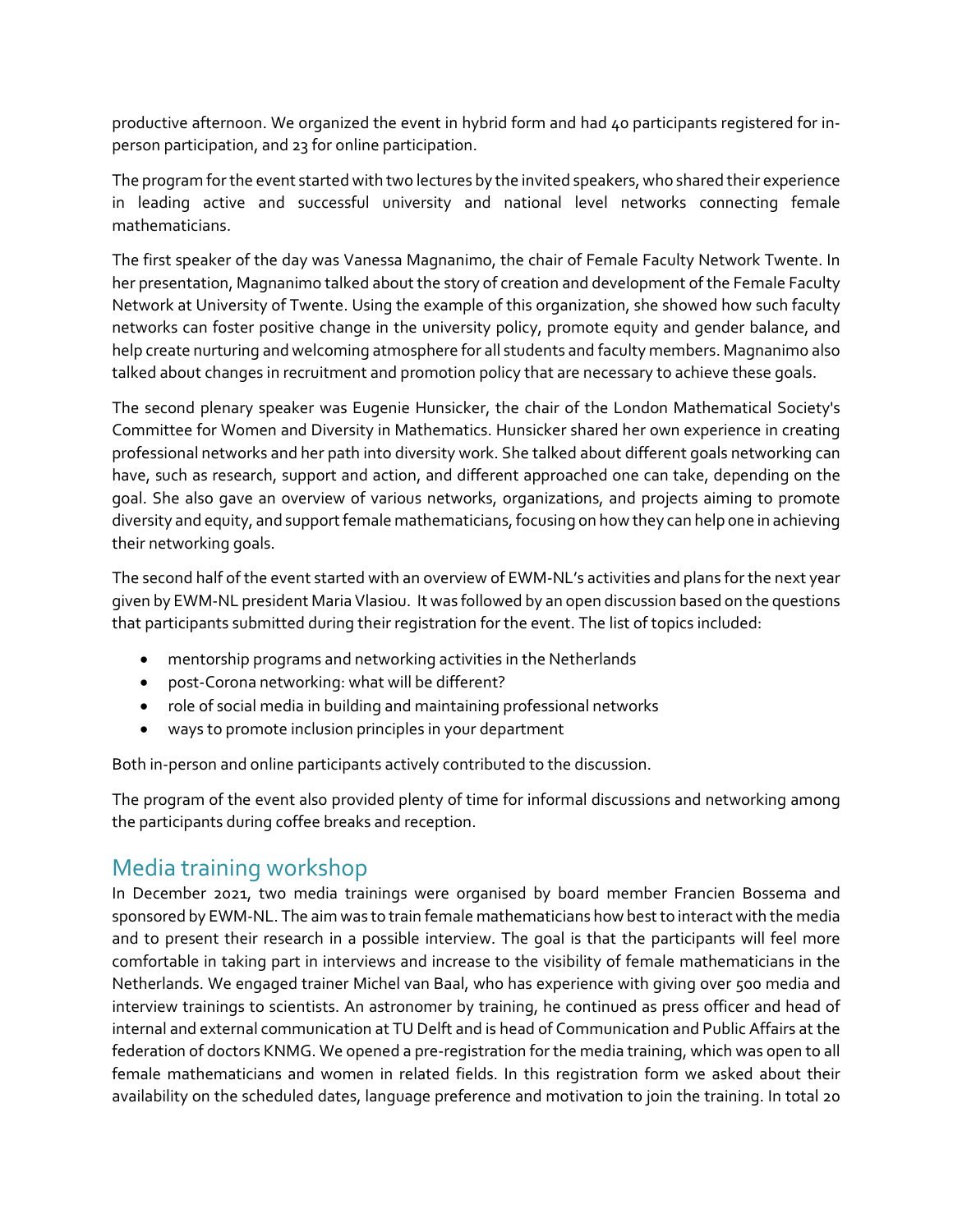pre-registrations were received, from master students to full professors. Two board members selected participants based on their motivations. Two sessions were organised on  $1^{st}$  and  $8^{th}$  of December, one in English and one in Dutch, for a total of 10 participants. The trainings took place live at the Centrum Wiskunde & Informatica, who sponsored the event by providing a room.

The participants were thrown in at the deep end, as they were asked to be interviewed on camera straight away. The trainer then gave an introduction and background information about journalists and interviews, what to expect and how to prepare. After this, the interview videos were analysed together, and tips and tops pointed out. The training continued with more hands-on exercises to teach the participants how to tackle off-topic questions and lead the conversation back to their research. The training was concluded by an interview in which all of the participants were more able to take control over the interview process, leading to clear and concise interviews in which their research played the main role. Afterwards the participants were asked to fill in an evaluation survey. They were very enthusiastic about the learning curve of the course and reported to be more confident about appearing in the media and accepting interview requests. They all stated they would certainly recommend the training to other scientists, as the training gave them valuable experience.

As a follow-up, we are in the process of reaching out to (blog) writers and journalists to arrange interviews for the participants of the workshop. Next to this, we aim to keep in touch with the participants and hope to engage them in future outreach activities that raise the profile and visibility of women mathematicians.

# <span id="page-4-0"></span>Projects

## <span id="page-4-1"></span>Number of women in mathematics

EWM-NL has been collecting data on the number of women working as scientific staff in mathematics departments and institutes in the Netherlands. From 2021, this effort is coordinated by NWO in their capacity of supporting the Wiskunderaad, and the data is shared with EWM-NL. From the 12 organisations asked, 11 provided the information requested and 1 gave no answer. The aggregated data from those departments are as follows:

| Rank                          | %     | % men | % fte   | % fte | fte/# | fte/# |
|-------------------------------|-------|-------|---------|-------|-------|-------|
|                               | women |       | women   | men   | women | men   |
| Full professor                | 8.6%  | 91.4% | $9.0\%$ | 91.0% | 90.7% | 86.0% |
| Associate professor (tenured) | 14.6% | 85.4% | 13.8%   | 86.2% | 86.7% | 92.5% |
| Assistant professor (tenured) | 14.9% | 85.1% | 16.5%   | 83.5% | 97.6% | 86.5% |
| Tenure track positions        | 38.0% | 62.0% | 37.7%   | 62.3% | 93.8% | 94.9% |
| Postdoc                       | 21.9% | 78.1% | 20.8%   | 79.2% | 77.8% | 83.2% |
| PhD                           | 20.7% | 79.3% | 20.4%   | 79.6% | 90.4% | 92.6% |
| Assistant professor aggregate | 24.4% | 75.6% | 25.5%   | 74.5% | 95.2% | 89.3% |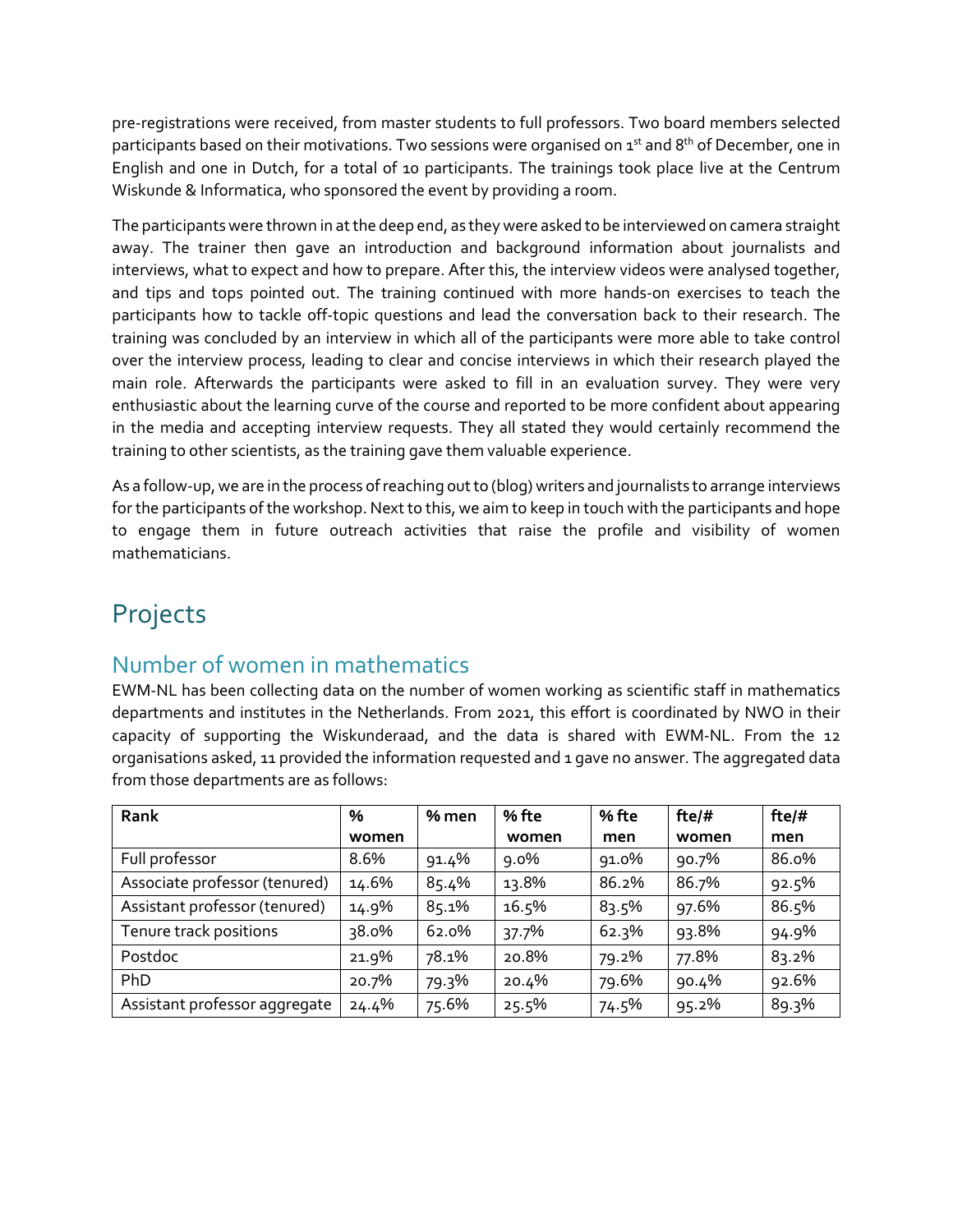## <span id="page-5-0"></span>Wikipedia project

At the start of this year, EWM-NL initiated a project to add, extend, and translate pages of women mathematicians. The project is run by Anne-Men Huijzer, with the contribution of several volunteers and Wikipedia editors.

#### <span id="page-5-1"></span>Pages added

Ute Ebert, Ruth Curtain,Tanja Lange, Nelly Litvak, Margot Gerritsen, Gianne Derks, Rineke Verbrugge, Maria Vlasiou, European Women in Mathematics, Renate Loll, Caroline Series, Kirsten ten Tusscher, Jeanine Daems, Anneli Cahn Lax, Maria Wonenburger, Alice ter Meulen.

#### <span id="page-5-2"></span>Pages extended

Ietje Paalman-de Miranda, Ingrid Daubechies, Tatjana Pavlovna Ehrenfest

#### <span id="page-5-3"></span>Mentor network

In 2021, six new mentees and three new mentors enrolled in the mentor network of EWM-NL. All the interested mentees got successfully coupled to a mentor. Not every mentor got already assigned to a mentee; at the moment we do have a surplus of mentors. In 2022, new mentees and mentors are cordially invited to join the mentoring program.

#### <span id="page-5-4"></span>STEM campaign

Having received permissions to use the material collected by our first STEM campaign to our social media, Dzemila Sero started publishing the campaign on Twitter and Instagram. Specifically, in 2021 the following quotes and photos were posted, with the engagement in parentheses:

- Katerina Stankova (Twitter: 6,554 impressions, LinkedIn: 147 views, Instagram: 21% of users who did not follow our account viewed the post),
- Fleur Zeldenrust (Twitter: 4,359 impressions. LinkedIn: 724 views, Instagram: 58% of users who did not follow our account viewed the post),
- Svetlana Dubinkina (Twitter: 1,088 impressions. LinkedIn: 3,569 views, Instagram: 41% of users who did not follow our account viewed the post).

## <span id="page-5-5"></span>Poster women in mathematics

Inspired by a poster on [Notable Women in Computing,](https://notabletechnicalwomen.org/) EWM-NL started collecting ideas for a poster on Notable Women in Mathematics. In 2021, we collected and created all material needed for a poster and engaged a designer for the final product. The poster is expected to be finalised in the first few months of 2022. The material was prepared by a joint Dutch and UK team comprising Maria Vlasiou and Silvy Dijkstra (NL) as well as Houry Melkonian and Tom Ritchie (UK).

#### <span id="page-5-6"></span>**Competition**

The University of Exeter ran a competition for its students to celebrate diversification in the culture of mathematics, and to support participation among underrepresented groups. Joining forces with EWM-NL, the goal assigned to the students was to prepare a biography about a female mathematician.

Winning entries of the competition will contribute to the poster on women mathematicians. Below, you may find the winning entries of the UK competition.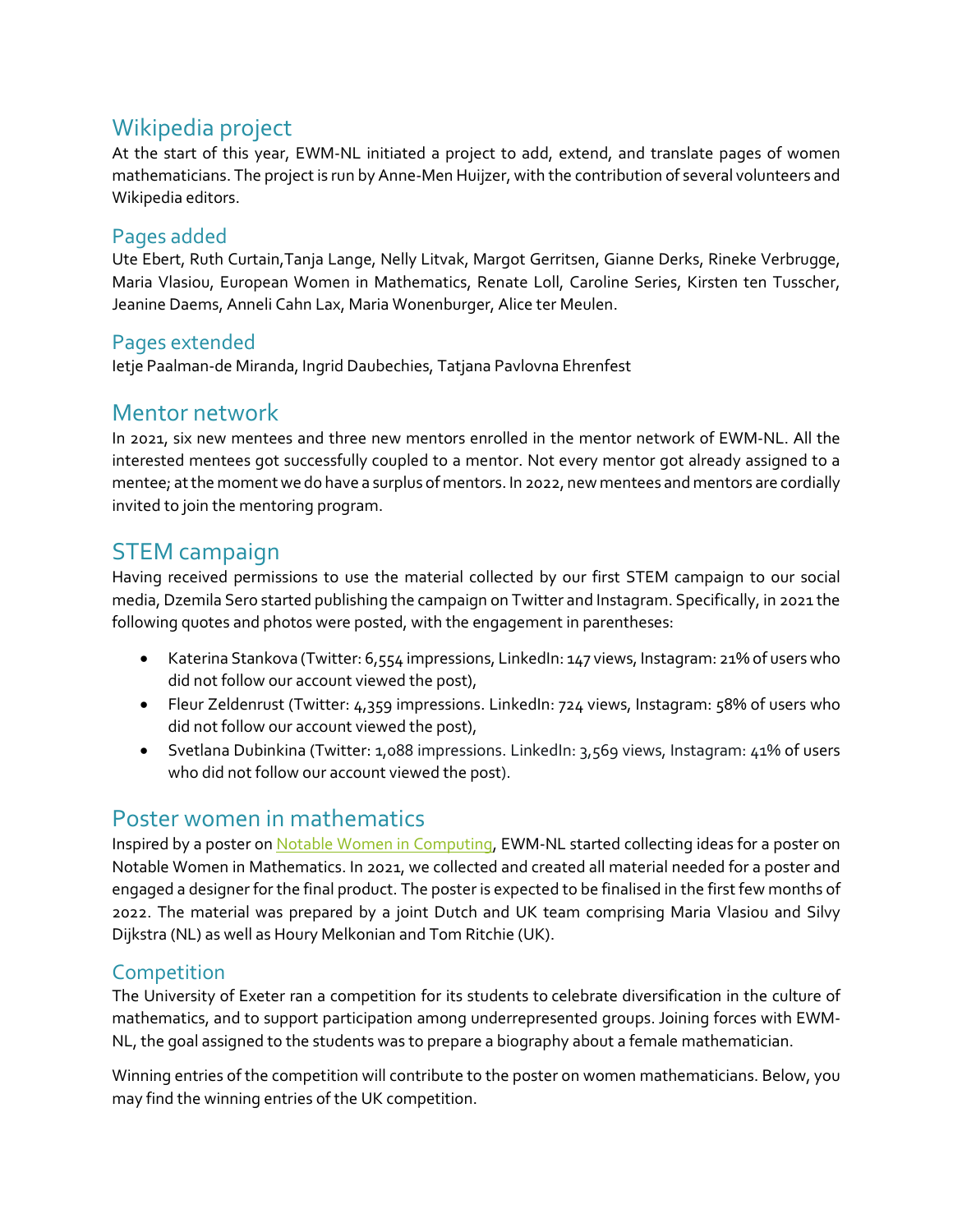- [Ada Lovelace](https://www.ewmnetherlands.nl/wp-content/uploads/2021/07/Ada-Byron-King-Lovelace.pdf) by Anila Navaratnam
- [Emmy Noether](https://www.ewmnetherlands.nl/wp-content/uploads/2021/07/Emmy-Noether.pdf) by Anila Navaratnam
- [Florence Nightingale](https://www.ewmnetherlands.nl/wp-content/uploads/2021/07/Florence-Nightingale-.pdf) by Amber Ellis
- [Katherine Johnson](https://www.ewmnetherlands.nl/wp-content/uploads/2021/07/Katherine-Johnson.pdf) by Sophia Jaffer
- [Maria Gaetana Agnesi](https://www.ewmnetherlands.nl/wp-content/uploads/2021/09/Maria-Gaetana-Agnesi.pdf) by Sophie Peel
- [Marie-Sophie Germain](https://www.ewmnetherlands.nl/wp-content/uploads/2021/09/Marie-Sophie-Germain.pdf) by Sophie Peel
- [Sofia Kovalevskaya](https://www.ewmnetherlands.nl/wp-content/uploads/2021/07/Sofia-Kovalevskaya.pdf) by Sophia Jaffer

# <span id="page-6-0"></span>**Outreach**

#### <span id="page-6-1"></span>Insight Out

Insight Out – Inspiring women in STEM is a career event for women in exact, technical, and natural sciences. The third edition took place online in June 2021. On four Mondays the event offered inspiring talks, workshops, panel discussions and networking activities. Insight Out is organised by NWO, with input from LNVH, ECHO, KNAW de Jonge Akademie, PNN, PostdocNL and Young Academy Europe. EWM-NL participated on the  $4<sup>th</sup>$  day of the event "Building and investing in a professional network: Stories on the importance of a professional network and strategic alliance". We provided an introductory video to the association (also to be found on ou[r website\)](https://www.ewmnetherlands.nl/wp-content/uploads/2021/06/EWM-NL-introduction-video.mp4) and Francien Bossema represented the board during the "Spatial Chat" part of the programme.

#### <span id="page-6-2"></span>Sponsoring national mathematics Olympiad

On Friday, November 12, 2021, the award ceremony of the Dutch Mathematical Olympiad 2021 took place in the Auditorium of TU/e. At the finals on September 17 at TU/e, 136 participants from all over the country competed for the prizes. There are five prize winners in each of the three categories: class 6, class 5, and classes 2, 3, 4.

EWM-NL awarded the top three girls from each of the categories a small prize. The winners were:

- In Class 4, the overall top ranked **Allie Zong**, also a medallist in the European Girls Mathematical Olympiad;
- In Class 5, **Mathilda Kenessey de Kenese**, who is new to the group;
- In Class 6, **Wietske de Vos**, also new to the group.

## <span id="page-6-3"></span>Words of Women in Mathematics in the Time of Corona

In the past, EWM-NL promoted, supported, and participated in the video project "Faces of Women in Mathematics" organized by colleagues in the UK, Germany, Japan, and Italy and disseminated through EWM. The film collected 146 clips of 243 women mathematicians from 36 different countries speaking 31 different languages. This very successful project has contributed to making women working in mathematics more visible and has received very positive resonance from the general public. This project was followed up by a second project "Words of Women in Mathematics in the Time of Corona". EWM-NL supported this project too through dissemination and personal contacts.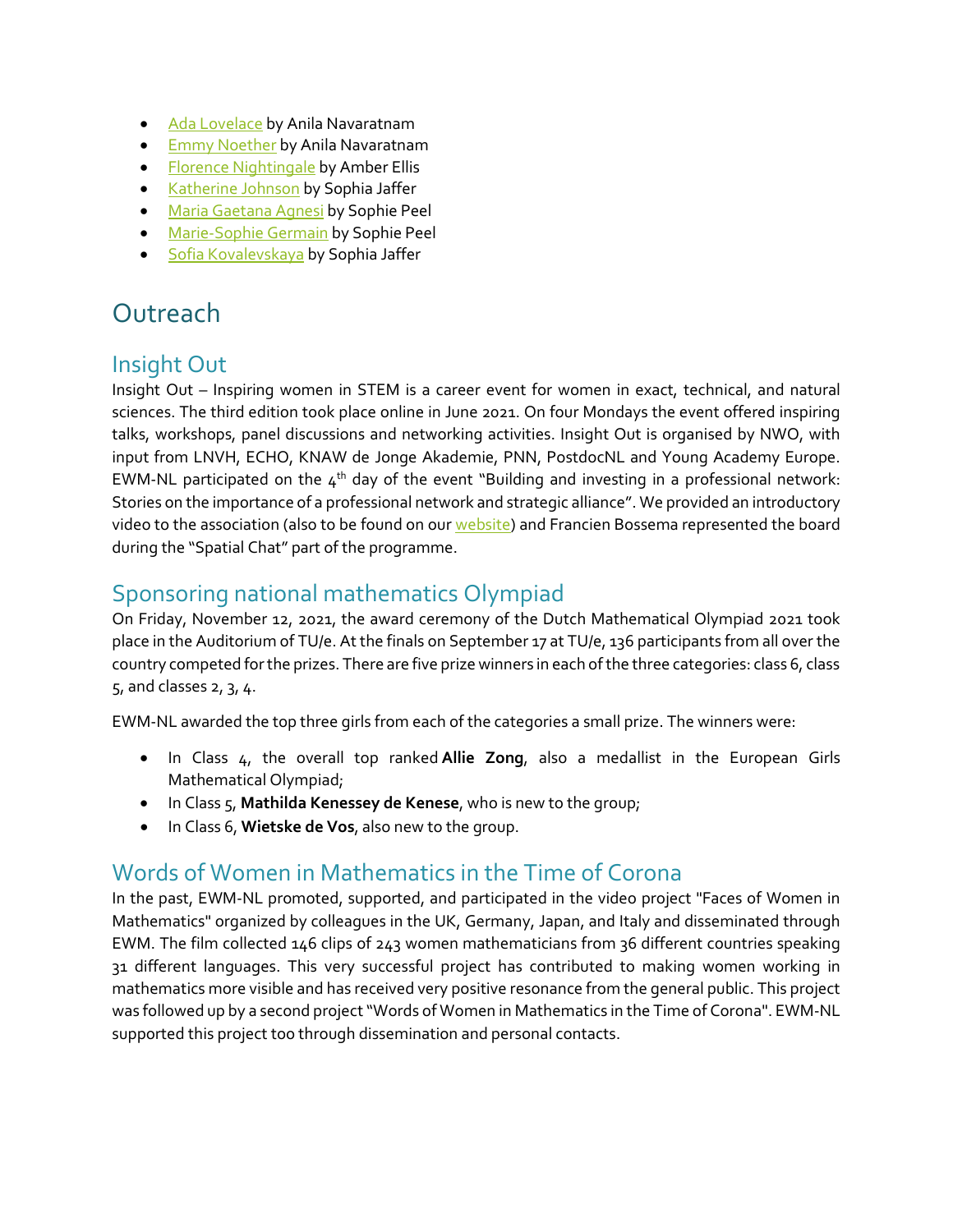# <span id="page-7-0"></span>Social media

We are active on a number of social media. These were managed throughout 2021 by Maria Vlasiou. Since December 2021, Dzemila Sero started taking care of LinkedIn, Twitter, and Instagram. Posts regarded mainly the following items:

- Information about media training (Twitter: 699 impressions English post, 174 impressions Dutch post, Instagram: 16% of users who didn't follow our account viewed the post, LinkedIn: 266 views)
- The STEM campaign
- Dzemila and Maria agreed on future posts/retweets also about: facts about women in maths from accounts of UN Women, #womeninscience; retweets from NWO, PWN; invite board members and female colleagues to share news items such as publications, achievements, awards, to be advertised on our social.
- Retweets about maths news mainly from: Your Daily Epsilon Math, SOWISO, Platform Talent voor Technologie, FEM Maastricht University, Digital EU
- Posts about open academic positions around NL (TU Delft, Amsterdam UMC, QU Tech, etc.)
- LinkedIn: we shared few posts from Eindhoven University of Technology, University of Amsterdam, Network pages, Quantum Delta NL, Jakub Tomczak.
- Instagram: we had issues in logging in from multiple locations simultaneously. The problem is now solved.

We plan to engage more with Instagram and LinkedIn. We consider topics on EWM-NL activities (meet the board, newsletter, meetings, courses, grants), on engaging with our network, and on the new STEM campaign.

# <span id="page-7-1"></span>Internal affairs

# <span id="page-7-2"></span>Board composition

The 2021 executive board comprised Maria Vlasiou, Olfa Jaibi, Anne-Men Huijzer, **Dzemila Sero**, Palina Salanevich, **Chayenne Olumuyiwa, Ivan Kryven**, and **Francien Bossema**. The members in **bold** all joined the board in 2021. The call for a new president was not successful in 2021. Maria Vlasiou will continue in this role until a new volunteer for the role is found. The advisory board was extended by the addition of Jo Ellis-Monaghan in December 2021. Thus, the advisory board now comprises De Gunst, Rottschäfer, and Ellis-Monaghan. Further additions to the advisory board will be left for an eventual new president of the executive board.

## <span id="page-7-3"></span>Grants

In total 2 applications for EWM-NL Career Support Grants were received. One was awarded, to Francien Bossema, prior to her becoming a board member. The grant was awarded to participate in an (online) winter school at the TU Berlin: 'Machine learning using python: theory and applications', which took place in January 2021. The second applicant withdrew their application.